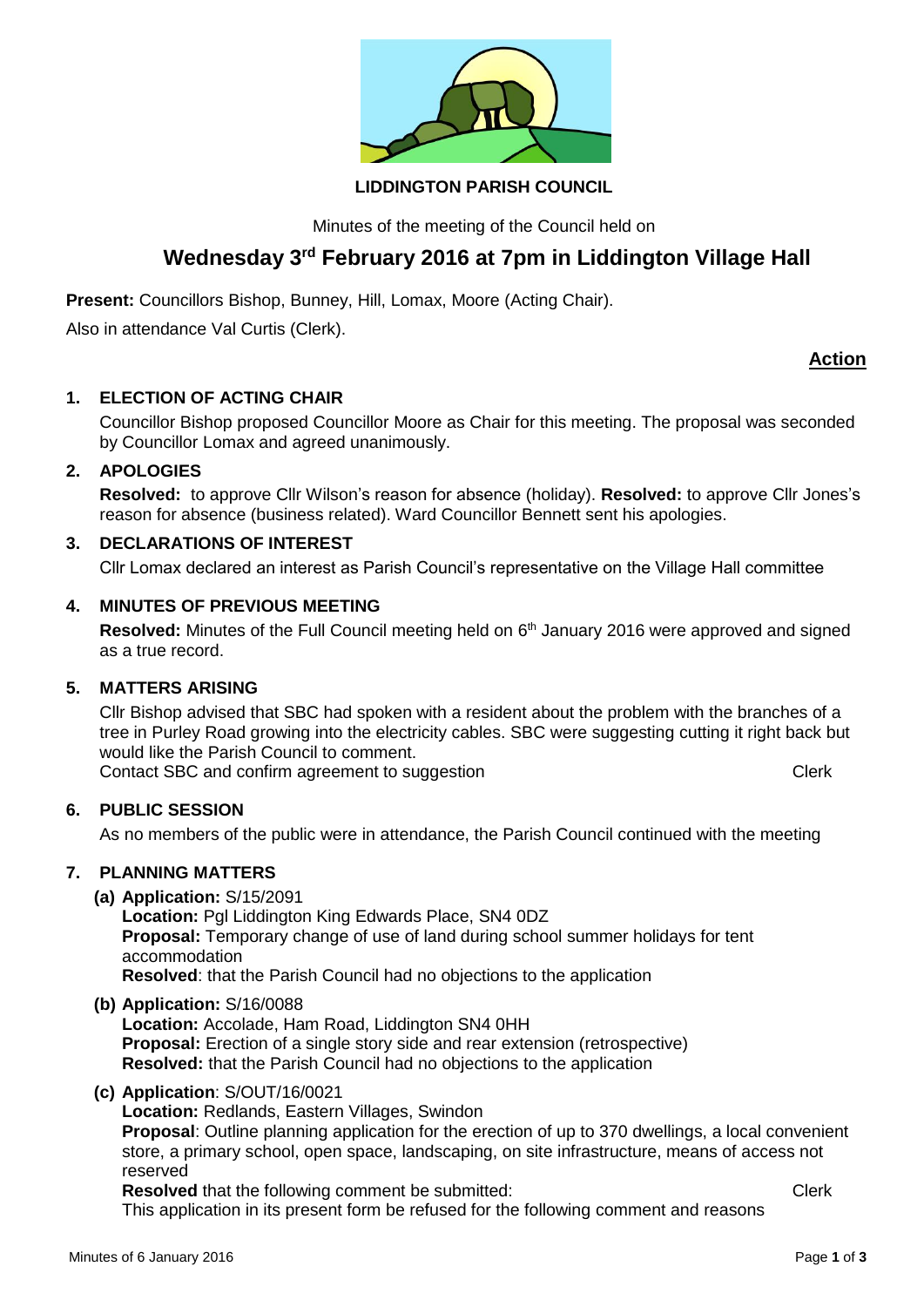Whilst the Parish Council appreciates that the area is not within its boundaries, it has concerns about the following, which would ultimately have an impact on the Liddington residents and it is therefore relevant that a response should be provided.

- 1. Primary school a site has been allocated within the development for a school to be built, however this allocation would be only after the 100<sup>th</sup> occupation. By the time any new school could be built, this development would be complete. The pressure that this will create on Wanborough Primary School (already oversubscribed) is not acceptable.
- 2. There is no provision for a GP's surgery, therefore existing services would be put under pressure.
- 3. The current road network is inadequate. The direct access route to the development from the M4 would appear to be via The Marsh which is narrow, winding and totally unsuitable for increased traffic numbers. Any development on this site should only take place after the proposed connector road is constructed.
- 4. The Parish Council's view is that this proposal is unsustainable. It would have a negative impact on the environment and place a burden on existing infrastructure that is already at its capacity
- **(d) Application:** S/15/1228 Parsonage Close, Medbourne Lane It was noted that this application was still under review and no decision had been made

#### **8. WARD COUNCILLOR REPORT**

There was no Ward Councillor's report as Councillor Bennet was unable to attend the meeting. He had asked the Clerk to inform the Parish about two initiatives from Scottish and Southern Electricity 'Extra support for you during a power cut' and 'Community Resilience Fund'. Electronic copies to be sent to all Councillors **Clerk** 

#### **9. VILLAGE MATTERS**

- **(a) To discuss the findings of The Play Inspection Company's report.** As previously minuted some minor repairs had been undertaken to remedy some of the issues raised in the report. The item will be included in the April meeting. In the meantime, if any issue significantly worsens, inform the Clerk or Chair. Cllr Bishop will monitor when carrying out his safety checks.
- **(b) To agree tasks for the Lengthsman to undertake this month** A section of the footpath at the side of the B4192 needed clearing and cutting back. The Lengthsman to be asked to provide a quote. Clerk
- **(c) To further determine if the Parish Council wishes to explore potential services transfers from the Borough Council –**

**Resolved:** After further discussion it was agreed there were still concerns and it was not possible for a decision to be made before 1 April. The dialogue would continue when Cllr Wilson returns. A hard copy of the map showing boundaries was needed to aid decision making.

Clerk

#### **10. FINANCE**

- **(a) Members' Allowances – To consider paying members' allowances –** The council felt as a whole as far as payment is concerned it is a 'no'. However, if the Chairman would like to draw an amount in respect of the additional duties he undertook on behalf of the Parish, the meeting is in agreement.
- **(b) Invoices -**It was **resolved** to ratify the following payments between meetings:
	- David Lomax Lockable poster case £104.77
	- Wanborough Parochial Church Council Clerk's copy of Lyden magazine £10

It was **resolved** to approve payment of the following

- Liddington Village Hall -Nov 15, Jan, Feb, Mar, April 2016 £27.00
- Clerk's remuneration, Dec 2015 & Jan 2016 -£250.00
- Administration payment, Dec 2015 & Jan 2016 £25.00

#### **11. COUNCILLORS' REPORTS**

**WALC - Swindon Area Committee** – Cllr Moore attended. The main subject was the transfer of services. Unfortunately, only 6 parishes were represented which is disappointing. The question of